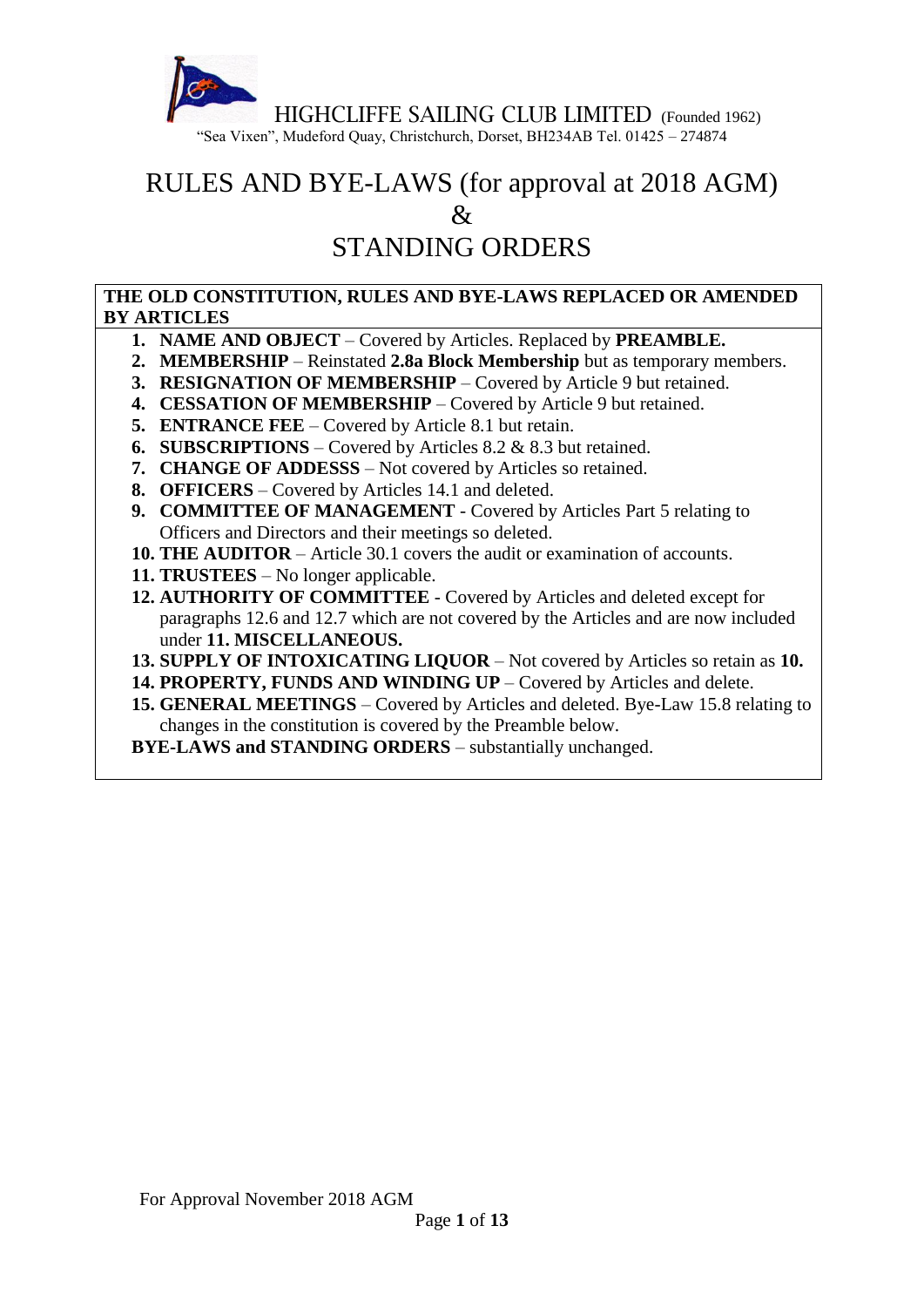

"Sea Vixen", Mudeford Quay, Christchurch, Dorset, BH234AB Tel. 01425 – 274874

### **RULES**

|     | <b>Additions and amendments in italics</b>                                           | <b>Comment</b> |
|-----|--------------------------------------------------------------------------------------|----------------|
| 1.  | <b>PREAMBLE</b>                                                                      |                |
| 1.1 | These Rules and Bye-Laws are made pursuant to Article 28.                            | Taken from     |
| 1.2 | These Rules and Bye-Laws are supplemental to the Articles. Nothing in                | RYA Model,     |
|     | these Rules and Bye-Laws is intended to contradict the Articles or the               | Part 1:        |
|     | provisions of the Companies Acts and, in the event of any inconsistency              | Interpretation |
|     | between any provision of these Rules and Bye-Laws and any provision                  |                |
|     | of the Articles, the Articles will prevail.                                          |                |
| 1.3 | Unless the context otherwise requires words or expressions contained in              |                |
|     | this document bear the same meaning as in the Articles.                              |                |
| 1.4 | Unless expressly provided otherwise, a reference to a statute, statutory             |                |
|     | provision or subordinate legislation is a reference to it as it is in force          |                |
|     | from time to time, taking account of any subordinate legislation from                |                |
|     | time to time made under it, and any amendment or re-enactment and                    |                |
|     | includes any statute, statutory provision or subordinate legislation                 |                |
|     | which it amends or re-enacts.                                                        |                |
|     |                                                                                      |                |
| 2.  | <b>MEMBERSHIP</b>                                                                    |                |
| 2.1 | Article 7 sets out the different classes of Membership, and who will be              | Simplified by  |
|     | eligible for admission to them and what their rights and obligations will            | deleting       |
|     | be.                                                                                  |                |
| 2.2 | The election of members shall be vested solely in the committee. The                 |                |
|     | committee may refuse membership, or remove it, only for good cause                   |                |
|     | such as conduct or character likely to bring the club or sport into                  |                |
|     | disrepute. Appeal against refusal or removal may be made to the                      |                |
|     | members                                                                              |                |
| 2.3 | The club may have different classes of membership and subscription.                  |                |
|     | Classes of membership shall be as follows: -                                         |                |
|     | Family                                                                               |                |
|     | Single                                                                               |                |
|     | Intermediate                                                                         |                |
|     | Junior                                                                               |                |
|     |                                                                                      |                |
| 2.4 | <b>Family Membership</b> is defined as HUSBAND and WIFE, COMMON                      |                |
|     | <b>HUSBAND</b><br>and<br><b>LAW</b><br><b>COMMON</b><br>LAW<br>WIFE,<br><b>CIVIL</b> |                |
|     | <i>PARTNERSHIPS</i> ; and CHILDREN residing in the family home up to 25              |                |
|     | years of age.                                                                        |                |
| 2.5 | <b>Single Membership</b> for single persons over the age of 21 years.                |                |
| 2.6 | <b>Intermediate Membership</b> for persons between the ages of 19 and 25             |                |
|     | years. The children of family members not residing in the family home                |                |
|     | become eligible for election to Intermediate membership<br>and                       |                |
|     |                                                                                      |                |
|     | subsequently to Single and Family membership without the payment of                  |                |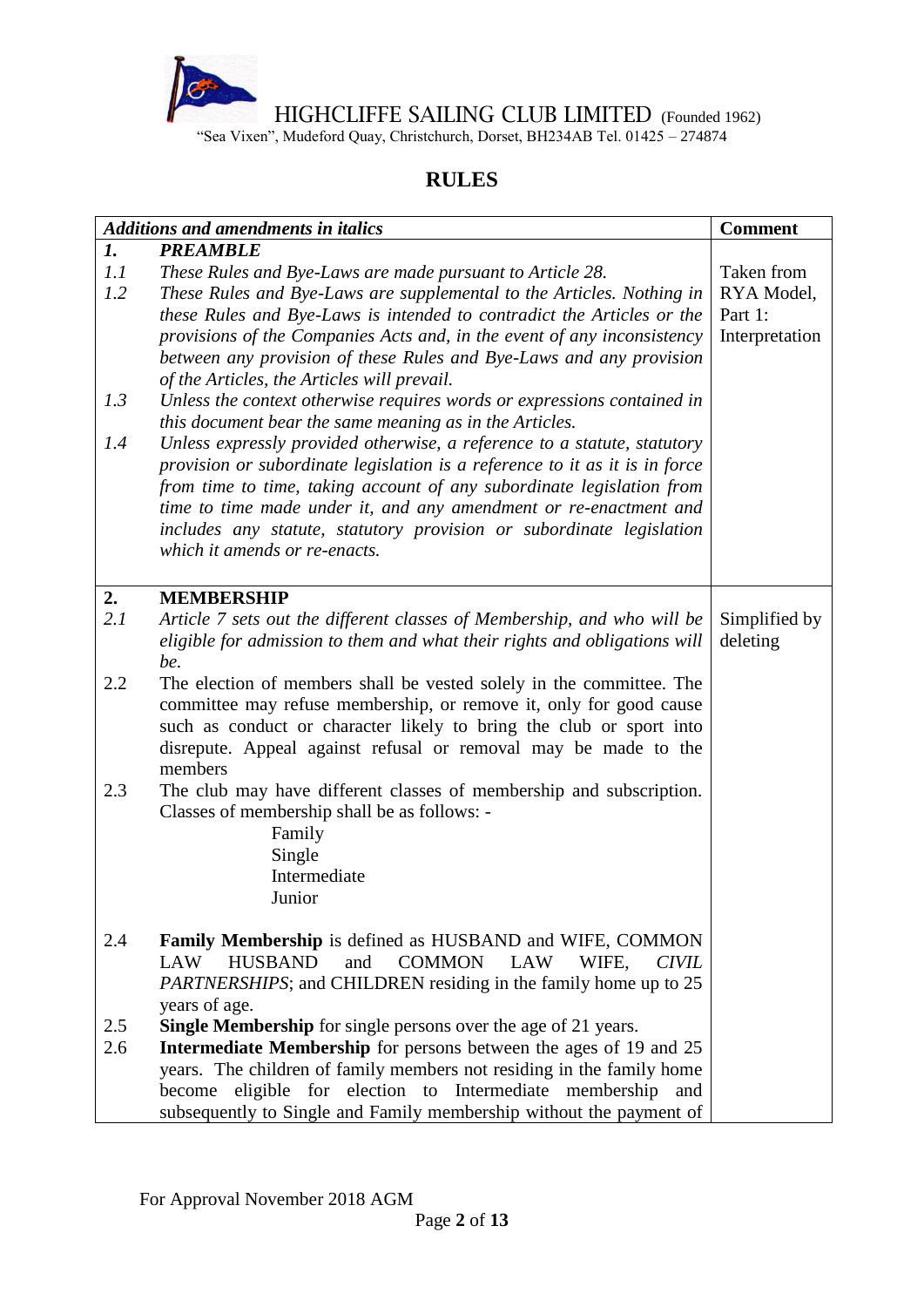

"Sea Vixen", Mudeford Quay, Christchurch, Dorset, BH234AB Tel. 01425 – 274874

an entrance fee.

- 2.7 **Junior Membership** for persons between the ages of 8 and 18 years whose parents are not members of the club.
- 2.7.1 **Block Membership** (Educational) is available to registered students who are on full time study and are members of their established Sailing Association, and Block Membership (Commercial) is available to members of private or public sector sports bodies and interested in Sailing. Block membership shall be limited to a minimum of 10 and a maximum of 40 named individuals, an annual fee for block membership is to be determined on the basis of use of facilities against current entry and subscription levels and *shall be renewed annually*. Block membership shall have neither voting rights at general meetings *nor any other rights to which members of companies are entitled under the Articles or the Companies Acts*
- 2.8 Applications for Junior membership must be accompanied by a covering letter from a parent or guardian giving permission to apply, nominating a named member to be responsible for the junior when on club premises.
- 2.9 The age of the candidate at the start of the club year, namely  $1<sup>st</sup>$  October, shall be taken when assessing the class of membership to apply to any member.
- 2.10 The candidate shall furnish such information and particulars as may from time to time be required by the committee and shall send the application to the Honorary Secretary.
- 2.11 Applications from membership shall be considered at any meeting of the committee convened for that purpose and election shall be by majority vote.
- 2.12 A full membership application may be provisionally granted by two members of the committee (including at least one flag officer) upon receipt of correct fees. It will then be presented at the next full membership committee meeting, rescinded if necessary and fees returned.
- 2.13 In special circumstances the club may, on the recommendation of the committee at a general or special meeting, elect certain members to a Life Membership.
- 2.14 The committee shall have power to elect from time to time as honorary members, Ladies or Gentlemen of distinction, or who have rendered valuable service to the club.
- 2.15 The committee shall have power to elect bona-fide members of other Sailing Clubs not being residents in this area, to temporary membership for a period not exceeding one month, at such fee as the committee may from time to time prescribe. Such temporary membership shall include husband, wife and children Helm and Crew.
- 2.16 All Family, Single, Intermediate, Junior, Life, Honorary and Temporary members shall be entitled to enjoy the full facilities and participate in

Not included in the Articles as they are not members under the **Companies** Acts.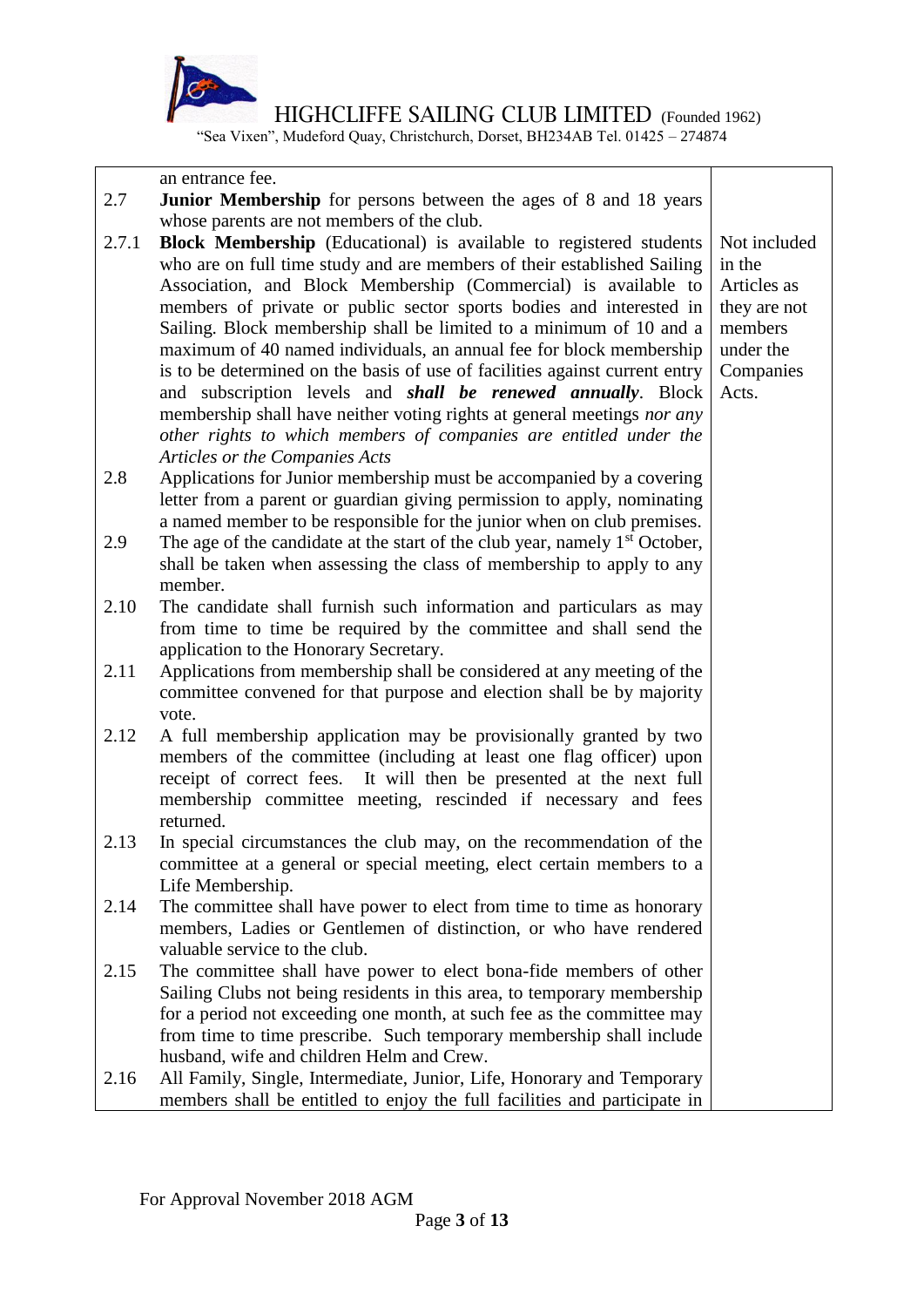

rather than expulsion

"Sea Vixen", Mudeford Quay, Christchurch, Dorset, BH234AB Tel. 01425 – 274874

the corporate life of the club. *See article 8.8 which limits the rights of an Honorary Member.*

- 2.17 Every member on joining the club shall undertake to comply with the club's *Articles of Association*, Rules and Bye-Laws, Standing Orders, and Sailing Instructions. Any refusal or neglect to do so, or any conduct which in the opinion of the committee is either unworthy of a member, or otherwise injurious to the interests of the club shall render the said member liable to *removal from membership* by the committee, provided that before such *removal* the committee shall call on the member for an explanation and shall give the member an opportunity of defending himself or herself or of resigning from the club. Added "Articles of Association" Articles refer to removal from membership
- 2.18 The name of such candidate, and the name of his or her proposer and seconder, shall be posted on the club notice board at least seven days before the day on which the name of the candidate is to be submitted for election. Not address - **GDPR** compliance
- 2.19 Any member, who is of opinion that any candidate so proposed would not be a desirable member, shall inform the Honorary Secretary who will communicate the objection to the committee.
- 2.20 Before any application is rejected the committee shall require the attendance of the proposer and seconder and may require the attendance of the candidate to answer such questions as may be put to them.
- 2.21 If a candidate does not appear before the committee when required to do so, or send a satisfactory excuse for not doing so within three weeks, his or her election shall not be proceeded with. The committee can at all times use its discretion in exceptional cases.
- 2.22 No candidate elected by the committee shall be deemed a member of the club, or participate in its privileges and benefits, until he or she has paid his or her entrance fee and first subscription.
- 2.23 No rejected candidate shall again be proposed as a member until the expiration of one year from the date of such rejection.
- 2.24 No person who shall have been expelled from the club shall ever again be proposed as a candidate, or make use of the club premises, except after the special consent of the committee shall have been obtained to his or her so proposed or so using the club.
- 2.25 When members of this club reach state pensionable age for retirement, and have been members for 10 years or more, they become eligible to have their annual subscription reduced by 50%, on application.

#### **3. RESIGNATION OF MEMBERSHIP**

3.1 Any member wishing to resign must send a written notice to the Honorary Secretary together with any subscription due up to the date of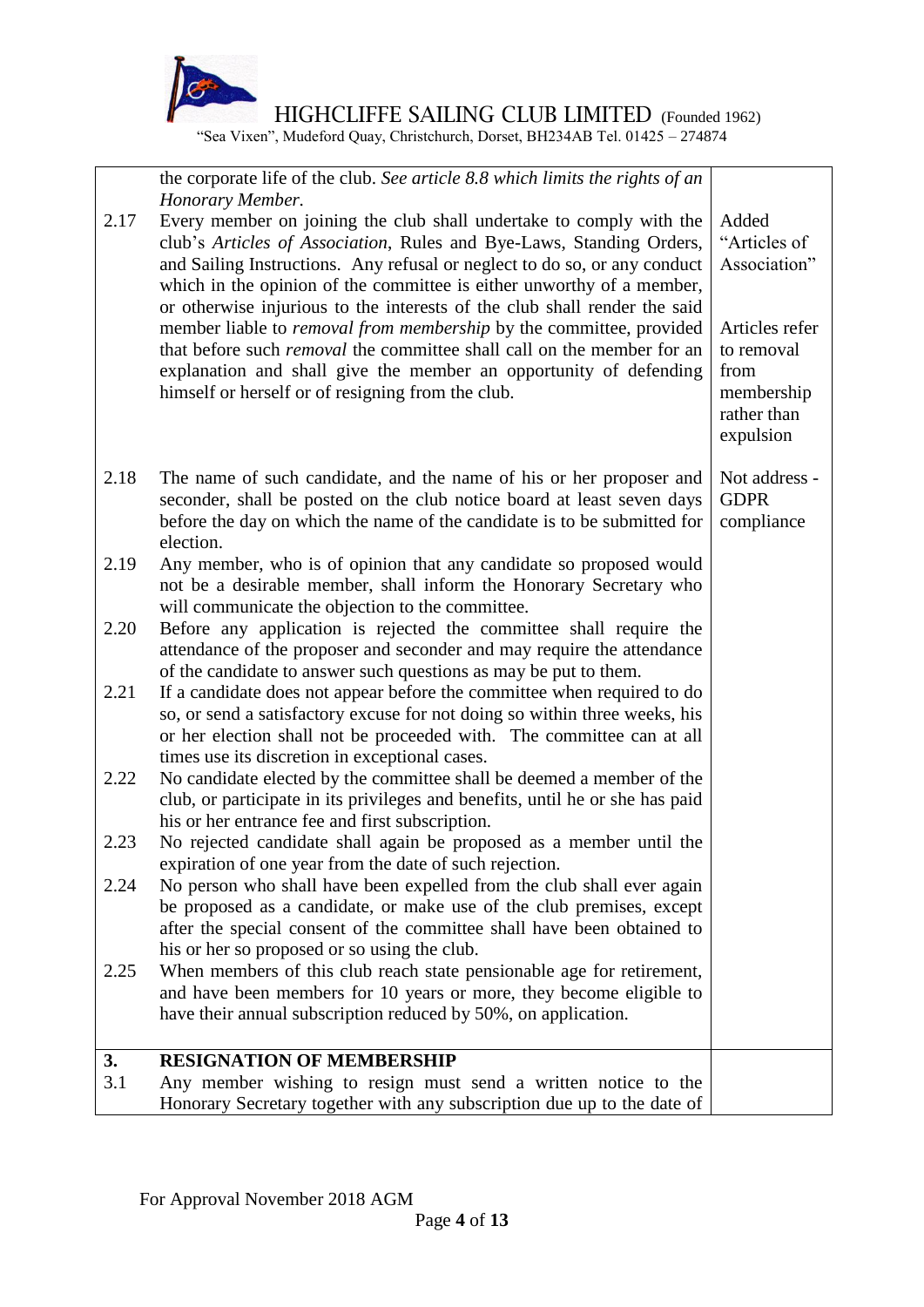

"Sea Vixen", Mudeford Quay, Christchurch, Dorset, BH234AB Tel. 01425 – 274874

|                                       | it taking effect and shall thereupon cease to be a member.                                                                                                                                                                                                                                                                                                                                                                                                                                                                                                                                                                                                                                                                                                                                                                                                                                                                                                                                                                                                                                                                                                                                                                                |                                                                                 |
|---------------------------------------|-------------------------------------------------------------------------------------------------------------------------------------------------------------------------------------------------------------------------------------------------------------------------------------------------------------------------------------------------------------------------------------------------------------------------------------------------------------------------------------------------------------------------------------------------------------------------------------------------------------------------------------------------------------------------------------------------------------------------------------------------------------------------------------------------------------------------------------------------------------------------------------------------------------------------------------------------------------------------------------------------------------------------------------------------------------------------------------------------------------------------------------------------------------------------------------------------------------------------------------------|---------------------------------------------------------------------------------|
| $\overline{4}$ .<br>4.1               | <b>CESSATION OF MEMBERSHIP</b><br>Membership shall terminate: -<br>On resignation (see rule 3.1).<br>(a)<br>On <i>removal</i> from membership (see Article 9.1.4).<br>(b)<br>On non-payment of subscriptions (see rule 6.3).<br>(c)<br>Leave of absence (see rule 6.5).<br>(d)                                                                                                                                                                                                                                                                                                                                                                                                                                                                                                                                                                                                                                                                                                                                                                                                                                                                                                                                                            | Articles refer<br>to removal<br>from<br>membership<br>rather than<br>expulsion. |
| 5.<br>5.1                             | <b>ENTRANCE FEE</b><br>There shall be an entrance fee of such sum as the committee may from<br>time to time prescribe, payable upon election to the club.                                                                                                                                                                                                                                                                                                                                                                                                                                                                                                                                                                                                                                                                                                                                                                                                                                                                                                                                                                                                                                                                                 |                                                                                 |
| 6.<br>6.1<br>6.2<br>6.3<br>6.4<br>6.5 | <b>SUBSCRIPTION</b><br>The annual subscription shall be such a sum as the committee may from<br>time to time prescribe, except that if such a sum exceeds by 20% or<br>more than that prevailing during the previous year, shall be subject to<br>approval at an annual or special general meeting, payable upon election<br>to the club and thereafter on the first day of October each year.<br>A member elected after the 31 <sup>st</sup> August in any year who shall have paid<br>his or her subscription for that club year shall not be required to pay any<br>subscription for the following club year.<br>Any member who has not paid his or her subscription by the 31 <sup>st</sup><br>DECEMBER SHALL BE DEEMED TO HAVE RESIGNED from the<br>club and his or her name shall be removed from the list of members by<br>the committee.<br>Lapsed members may make written application to the committee for<br>reinstatement, each application to be dealt with by the committee on its<br>merits, but only allowed in exceptional circumstances. Ex members of<br>the club who wish to rejoin, have their entrance fee waived for a period<br>of 3 years.<br>Any member being a full-time registered student of a University or | As Articles                                                                     |
|                                       | College or undergoing full time vocational training or any member<br>going overseas on a medium-term business contract may, always<br>providing he or she intends to return, apply to the committee in writing<br>through the Honorary Secretary for leave of absence. The member will<br>cease to be a member of the club but upon re-applying for membership<br>the entrance fee will be waived. This concession to be applied for<br>annually. Full time students between the ages of 21 to 25 years pay the                                                                                                                                                                                                                                                                                                                                                                                                                                                                                                                                                                                                                                                                                                                           |                                                                                 |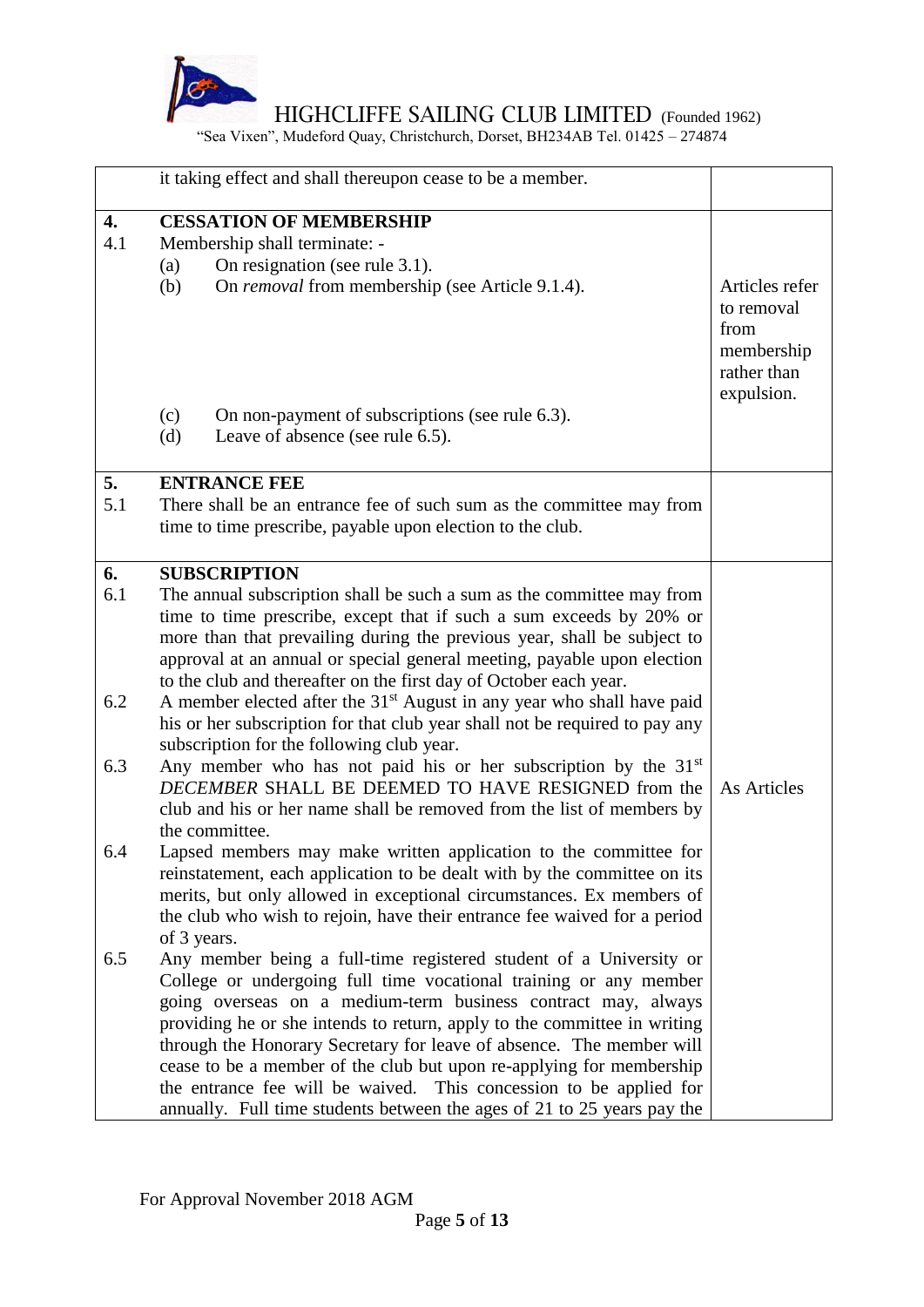

"Sea Vixen", Mudeford Quay, Christchurch, Dorset, BH234AB Tel. 01425 – 274874

|             | same membership fee as the current intermediate fee. Only to be<br>allowed on production to the committee of a current students union card<br>or a letter from their teacher or tutor.                                                                                                                                                         |                                  |
|-------------|------------------------------------------------------------------------------------------------------------------------------------------------------------------------------------------------------------------------------------------------------------------------------------------------------------------------------------------------|----------------------------------|
| 7.<br>7.1   | <b>CHANGE OF ADDRESS</b><br>Any member changing his or her address shall within 14 days, give<br>notice to the Honorary Secretary in writing of such change of address,<br>and until such notice is given, all communications shall be deemed to<br>have been served upon such member.                                                         |                                  |
| 11.<br>11.1 | <b>SUPPLY OF INTOXICATING LIQUOR</b><br>The purchase for the club and the supply by the club of intoxicating<br>liquor shall be exclusively controlled by General Meeting and the<br>committee of management or by a special sub-committee duly<br>nominated by the committee of management whose Chairman shall be<br>an officer of the club. | Required by<br>Licencing<br>Act. |
| 11.2        | Intoxicating liquor shall not be supplied otherwise than to Senior<br>Members of the club and their bona-fide guests.                                                                                                                                                                                                                          |                                  |
| 11.3        | ONLY SENIOR MEMBERS ARE PERMITTED TO PURCHASE<br><b>INTOXICATING LIQUOR.</b>                                                                                                                                                                                                                                                                   |                                  |
| 11.4        | The hours during which the sale of intoxicating liquors is permitted shall<br>be determined by the committee and shall be within the licensing hours<br>for the district or extended as permitted by the Local Authority.                                                                                                                      | Now the<br>Local<br>Authority    |
| 12.         | <b>MISCELLANEOUS</b>                                                                                                                                                                                                                                                                                                                           |                                  |
| 12.1        | The name of the club shall be 'HIGHCLIFFE SAILING CLUB' and the<br>burgee of the club shall be a flaming torch in orange in a white circle on                                                                                                                                                                                                  | Old Rule 1.1                     |
|             | a blue background.                                                                                                                                                                                                                                                                                                                             | Old Rule                         |
| 12.2        | The committee may close the club premises or part thereof for a period<br>as they may from time to time determine, always providing notice shall<br>be placed on the notice board for seven days prior to such closing.                                                                                                                        | 12.6                             |
| 12.3        | No resolution passed by the committee shall be rescinded unless notice<br>shall have been given at a previous meeting of the committee of<br>intention to propose such rescission.                                                                                                                                                             | Old Rule<br>12.7                 |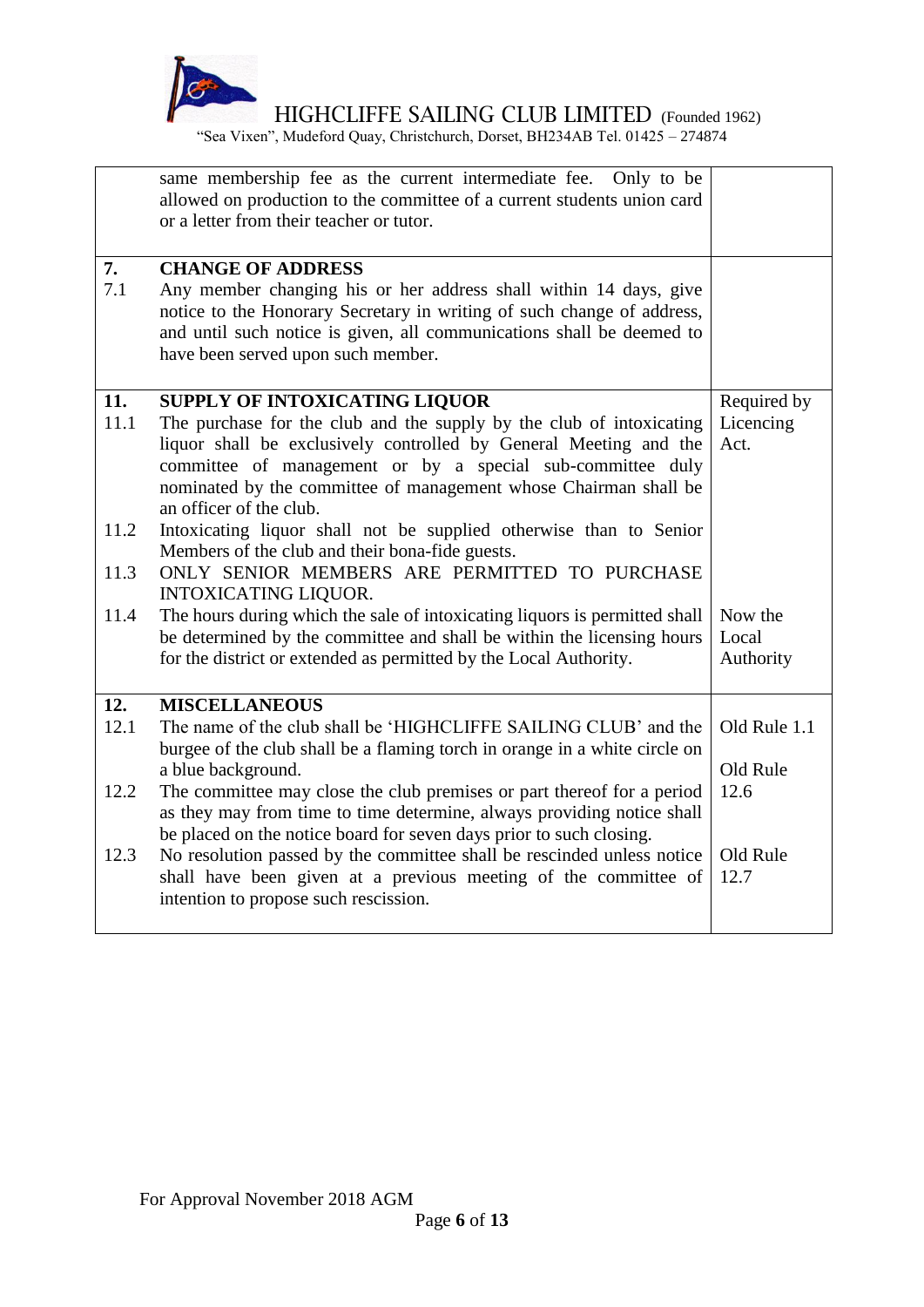

"Sea Vixen", Mudeford Quay, Christchurch, Dorset, BH234AB Tel. 01425 – 274874

# **BYE-LAWS**

| 1.<br>2. | All life, family, single, intermediate, junior, honorary and temporary<br>members of the Highcliffe Sailing Club shall be entitled to use the club<br>premises in accordance with the Bye-Law set out below.<br>Visitors may be introduced to the club by any member, except junior                                                      |                                                          |
|----------|------------------------------------------------------------------------------------------------------------------------------------------------------------------------------------------------------------------------------------------------------------------------------------------------------------------------------------------|----------------------------------------------------------|
|          | members and temporary members, who shall be responsible for their<br>conduct whilst on club premises. No person shall be introduced as a<br>visitor more than four times in any one year.                                                                                                                                                |                                                          |
| 3.       | The committee reserve the right to refuse the admission of any visitor if<br>in their opinion it is desirable in the interests of the club.                                                                                                                                                                                              |                                                          |
| 4.       | On entering the club premises the name and address of the visitor or<br>visitors together with the name of the member by whom introduced shall<br>be written in the Visitors' book provided for that purpose.                                                                                                                            | <b>Not</b><br>mandatory<br>under the<br>Licencing<br>Act |
| 5.       | No person who has been <i>removed</i> from membership or at the request of<br>the committee has resigned his or her membership or been debarred<br>from membership, or is indebted to the club, shall be admitted as a<br>visitor. Any member shall make an immediate report to the Honorary<br>Secretary of any breach of this Bye-Law. |                                                          |
| 6.       | The club premises shall be open to members during such hours as may<br>be determined from time to time by the committee and shall be exhibited<br>on the Club Notice Board.                                                                                                                                                              |                                                          |
| 7.       | No illegal games, gambling, betting, drunkenness or disorderly conduct<br>shall be permitted on the club premises.                                                                                                                                                                                                                       |                                                          |
| 8.       | No act shall be done by a member, which shall cause or be likely to<br>cause any nuisance, annoyance or damage.                                                                                                                                                                                                                          |                                                          |
| 9.       | Such refreshments, and at such a tariff as the committee may from time<br>to time determine, shall be supplied to the members. The committee<br>reserve the right to refuse to allow members to consume refreshments,<br>which they may consider undesirable.                                                                            |                                                          |
| 10.      | All members must pay every expense they incur in the club before they<br>leave the building.                                                                                                                                                                                                                                             |                                                          |
| 11.      | No notices, advertisements or publications shall be placed in the club<br>premises without the authority of the Honorary Secretary.                                                                                                                                                                                                      |                                                          |
| 12.      | No member shall on any pretence take away, injure or destroy any<br>newspaper, pamphlet, book or other article the property of the club.                                                                                                                                                                                                 |                                                          |
| 13.      | The conduct of a Club Servant shall in no instance be made a matter of<br>personal reprimand by any member, but all complaints against servants,<br>or domestic arrangements of the club, shall be addressed in writing to<br>the committee through the Honorary Secretary.                                                              |                                                          |
| 14.      | Instructions to the Club Servants may only be given through the<br>Honorary Secretary.                                                                                                                                                                                                                                                   |                                                          |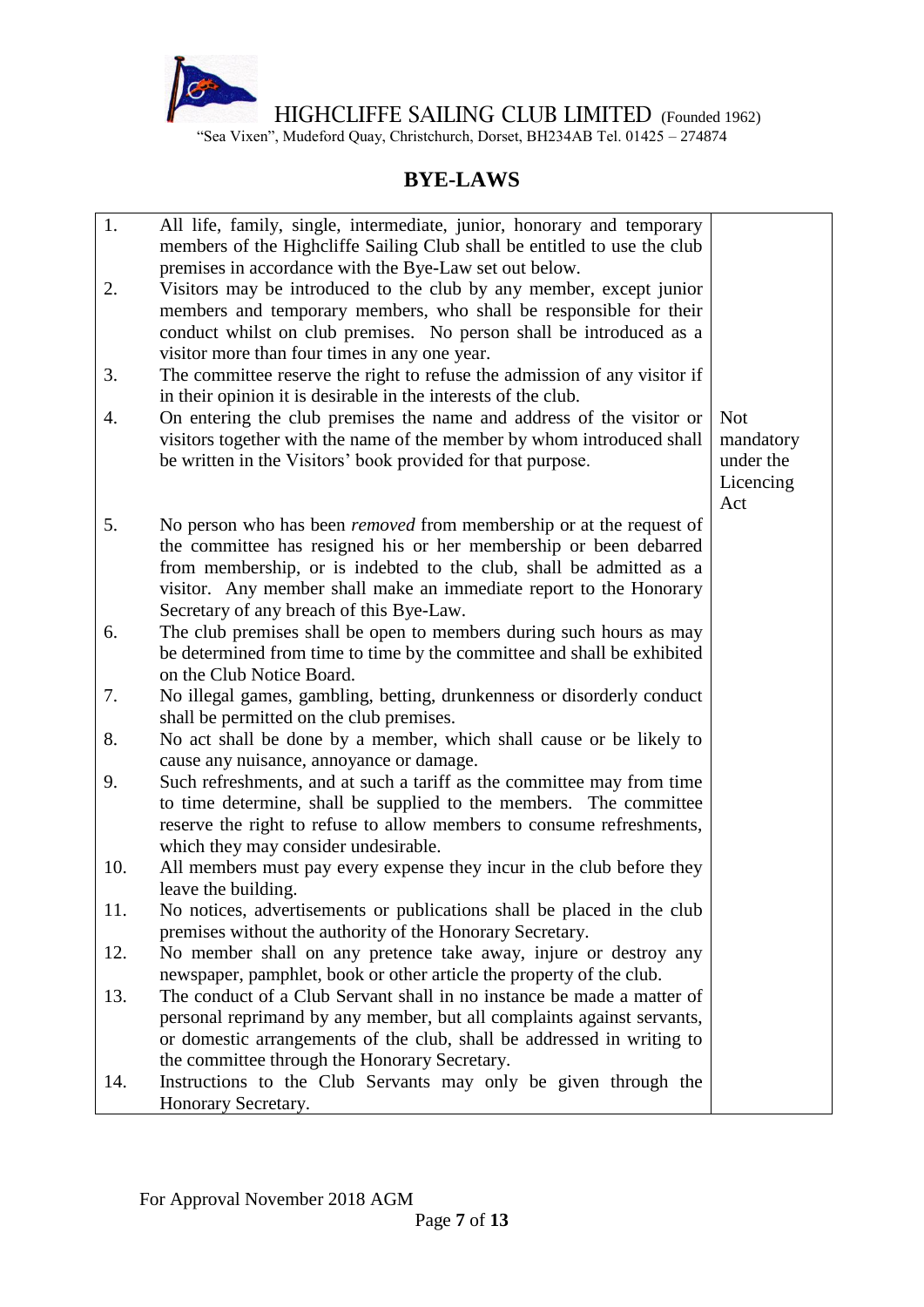

"Sea Vixen", Mudeford Quay, Christchurch, Dorset, BH234AB Tel. 01425 – 274874

- 15. Servants of the club are forbidden to receive gratuities from members. Any servant found guilty of a breach of this Bye-Law will be liable to dismissal.
- 16. No Servant is empowered to give credit.
- 17. Any breakage or damage to the club premises or property thereon by any member or visitor introduced by a member shall be paid for by such member.
- 18. No animals shall be brought into or allowed to be on the club premises.
- 19. No responsibility or liability shall be attached to the club in respect of the property of any member or his or her guests which may be lost, damaged, or destroyed in or about the club premises, whether any charge for storage of such property shall be made or not.
- 20. Radio receivers, record players, musical instruments, etc., shall not be allowed upon the club premises without the sanction of the committee.
- 21. No unauthorised person or person under 14 years of age is allowed in the galley.
- 22. Family members are responsible for the conduct of their children whilst on club premises. Junior members are only allowed on the club premises with a named member who is responsible for their conduct.
- 23. No members shall enter or pass through the Main Hall in wet sailing clothes, wet bathing attire, or with wet bare feet or stiletto heels.
- 24. It shall be the duty of any officer or member of the club to take every available means for putting a stop to any offences.
- 25. All complaints, or suggestions, shall be made in writing, signed by the member making it, to the Honorary Secretary, who, if unable to deal with it satisfactorily himself, shall refer it to the committee, whose decision shall be final.
- 26. A copy of the Club's *Articles, Rules,* Bye-Laws, Standing Orders and Sailing Instructions shall always be exhibited in a prominent position in the club premises.
- 27. Any infringement of these Bye-Laws will render the offending person liable to appear before the committee.
- 28. The committee reserve the right to alter or suspend any Bye-Laws at any time and for such period as they may think fit.
- 29. If at any time any mooring or berthing fees payable to the club by any member or former member shall be more than three months in arrears, then the following rule will apply;
	- 1. The committee shall be entitled to move the boat to any other part of the premises without being liable for any loss or damage howsoever caused.
	- 2. The committee shall be entitled upon giving one month's notice in writing to the member or former member, at his last known address shown on the register of members to sell the boat and to deduct any monies due (whether by way of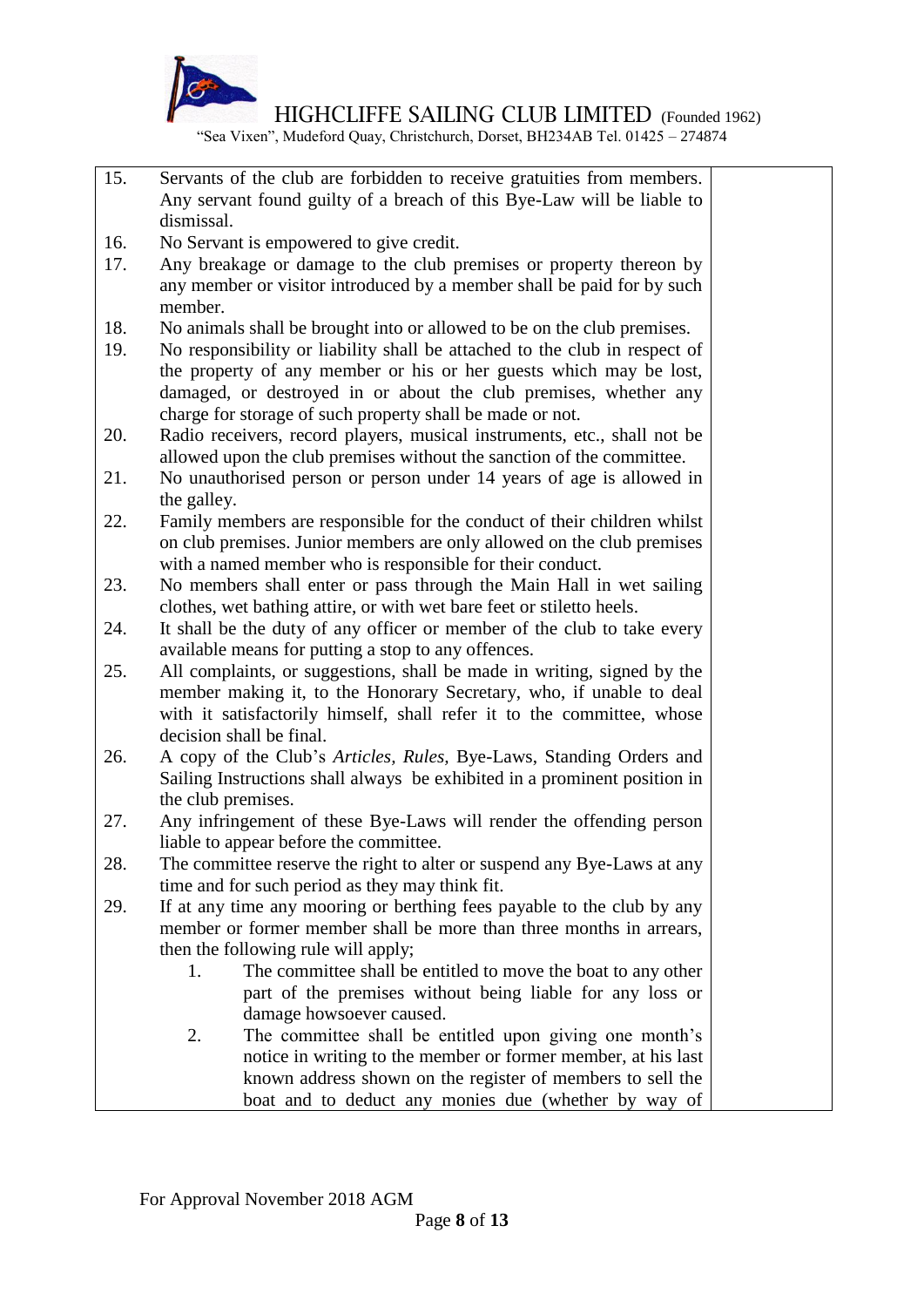

"Sea Vixen", Mudeford Quay, Christchurch, Dorset, BH234AB Tel. 01425 – 274874

arrears of subscription or mooring fees or otherwise) from the net proceeds of sale before accounting for the balance (if any) to the member or former member.

3. Alternatively, any boat, which in the opinion of the committee cannot be sold, may upon such notice as aforesaid, be disposed of in any manner the committee may think fit and the expenses recovered from the member or former member. Any arrears as aforesaid shall be deemed a debt by the member or former member.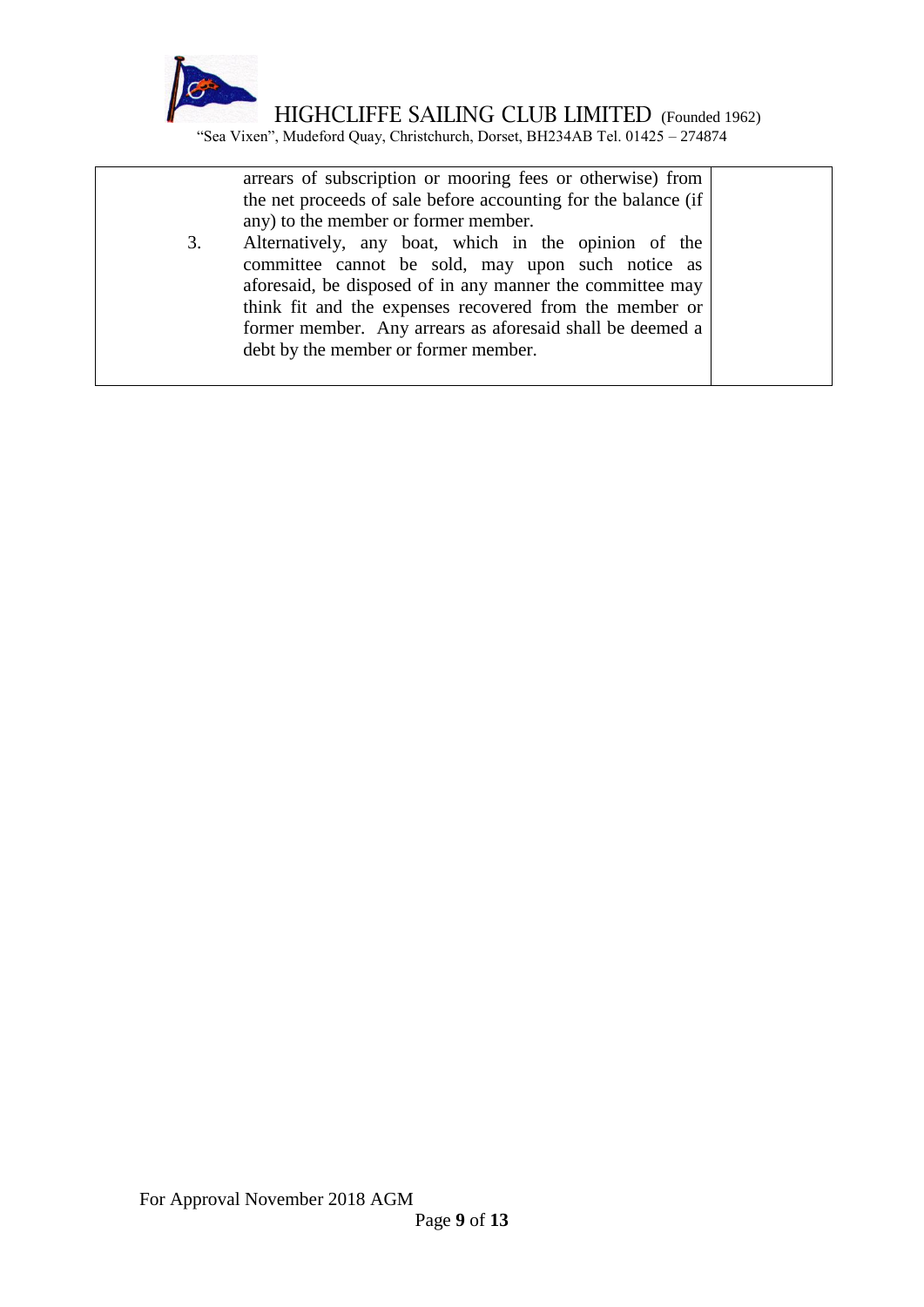

"Sea Vixen", Mudeford Quay, Christchurch, Dorset, BH234AB Tel. 01425 – 274874

## **STANDING ORDERS**

- 1. **QUORUM –** Unless otherwise decided, all meetings shall begin at the time appointed on the Agenda. At annual general meetings a quorum 10% of the voting membership as of  $30<sup>th</sup>$  September. (*A.G.M 23/11/17 Article 10.7*). Five members shall form a quorum for the meetings of the Committee of Management. *(Article 20.1)*. If within *fifteen minutes* of the time appointed for the meeting to commence a quorum is not present, the meeting shall be dissolved.
- 2. **ORDER OF BUSINESS -** An Agenda shall be prepared by the Chairman and Secretary, and shall be read by the Chairman at the opening of each meeting. All items thereon shall take precedence over all other business. Any member desirous of introducing business for the consideration of the meeting may do so after the business on the Agenda has been completed, but must reduce same to writing, or may give notice of motion to be discussed at a further meeting.
- 3. **SUSPENSION OF STANDING ORDERS -** In the event of any matter of urgency, however, the Chairman may accept a motion for the suspension of the Standing Orders. The member moving such suspension must clearly state the nature and urgency of his business, the numbers of the Standing Orders affected, and the length of time (not exceeding 30 minutes) he desires such suspension to last. At the option of the meeting, a further extension may be allowed, but no suspension shall take place except by a vote two-thirds majority of the members present.
- 4. **MINUTES -** The Secretary shall read the Minutes of the previous meeting, unless previously circulated to all members, but no motion or discussion shall be allowed on the Minutes except in regard to their accuracy. After the confirmation of the Minutes, they shall be signed by the Chairman, and the members shall then be at liberty to ask any question in regard to matters arising out of them. Such questions shall be allowed for purposes of information only, and no debate on the policy outlined in the Minutes shall take place.
- 5. **SELECTION OF SPEAKERS -** Every member shall stand when speaking and shall address the Chairman as "Mr Chairman". When more than one member rises to speak, the first to rise shall be given precedence, the decision resting with the Chairman, but the member who rose immediately after the first one shall have the right to speak at the close of such member's address.
- 6. **CHAIRMAN'S RULING -** If the Chairman rises to call a member to order, or for any other purpose connected with the proceedings, the member speaking shall thereon resume his seat, and no other member shall rise until the Chair be resumed. The ruling of the Chairman on any question under the Standing Orders, or on points of order or explanation

Not covered by Articles except: 10.7 & 20.1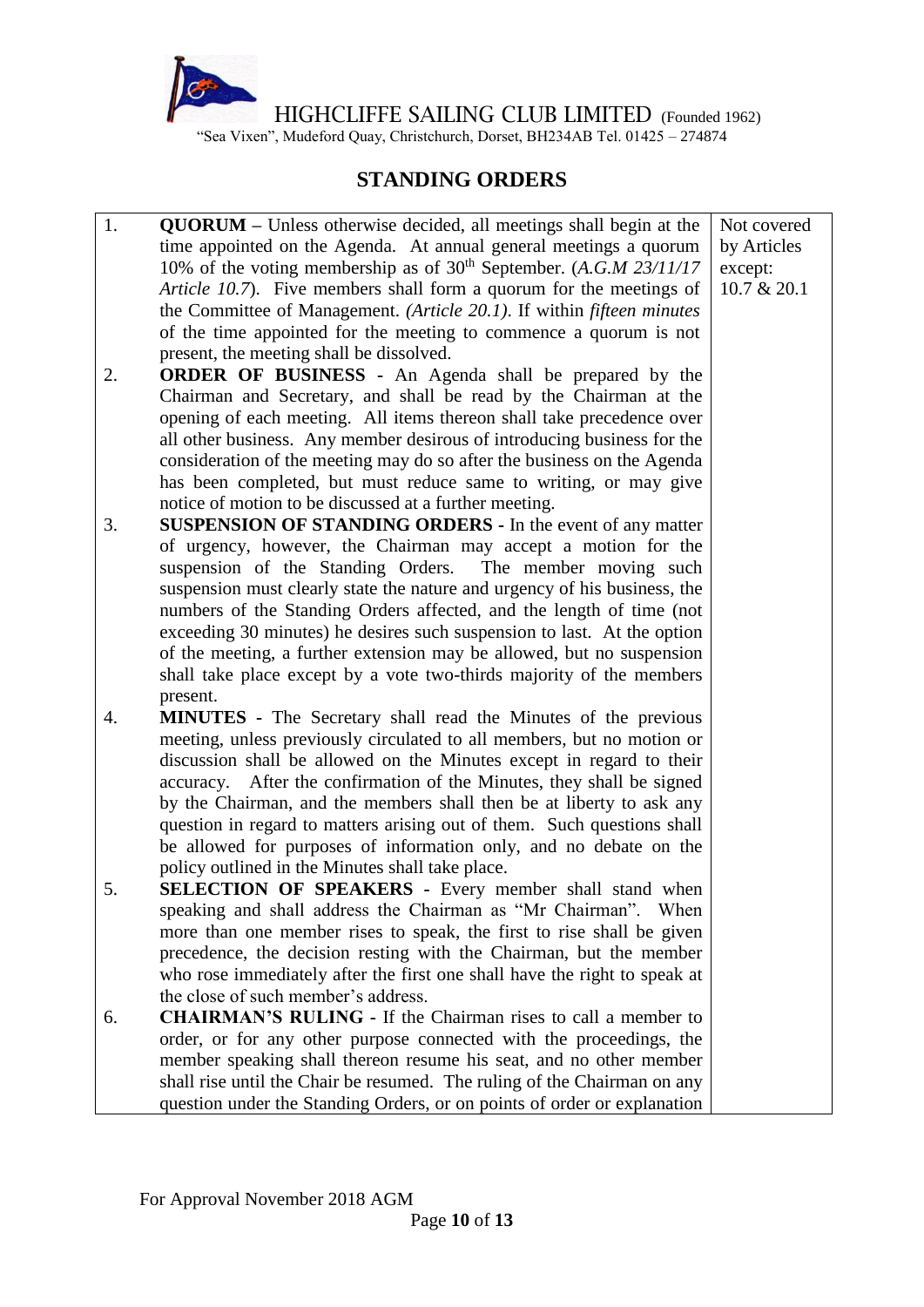

"Sea Vixen", Mudeford Quay, Christchurch, Dorset, BH234AB Tel. 01425 – 274874

shall be final, unless challenged by not less than four members, and unless two-thirds of then members present vote to the contrary.

- 7. **INTERRUPTION -** If any member interrupts another while addressing the meeting, or uses abusive or profane language, or causes disturbance at any of the meetings, and refuses to obey the Chairman when called to order, he shall be named by the Chairman. He shall thereupon be expelled from the room and shall not be allowed to enter again until an apology satisfactory to the meeting is given. No member shall leave the meeting before its conclusion without the permission of the Chairman.
- 8. **SPEECHES -** No member shall be allowed to speak more than once upon any subject before the meeting, unless in committee, or on a point of order, or explanation, except the mover of the Original Motion. But on an amendment being moved, any member, even though he has spoken on the Original Motion, may speak again on the amendment. No member shall speak for more than ten minutes at one time. Members wishing to raise points of order or explanation must first obtain the permission of the Chairman, and must rise immediately the alleged breach has occurred. Any member may formally second any motion or amendment and reserve his speech until a later period in the debate.
- 9. **MOTIONS AND AMENDMENTS -** The first proposition on any subject shall be known as the Original Motion, and all succeeding propositions on that subject shall be called amendments. Every motion or amendment must be moved and seconded by members actually present at the meeting before they can be discussed, and, wherever possible should be set forth in writing. It is permissible for a member to make his speech first and conclude with a motion. When an amendment is moved to an Original Motion no further amendment shall be discussed until the first amendment is disposed of. (Notice of any further amendment must be given before the first amendment is put to the vote.)
- 10. **SUBSTANTIVE MOTIONS -** If an amendment be carried, it displaces the Original Motion and itself becomes the substantive motion, whereupon any further amendment relating to any portion of the substantive motion may be moved, provided it is consistent with the business and has not been covered by an amendment or motion, which has been previously rejected. After the vote on each succeeding amendment has been taken, the surviving proposition shall be put to the vote as the main question, and if carried shall then become a resolution of the meeting.
- 11. **RIGHT OF REPLY -** The mover of the Original Motion shall, if no amendment be moved, have the right of reply at the close of the debate upon such motion. When an amendment is moved he shall be entitled to speak thereon in accordance with Standing Order No. 8 and at the close of the debate on such amendment shall reply to the discussion, but shall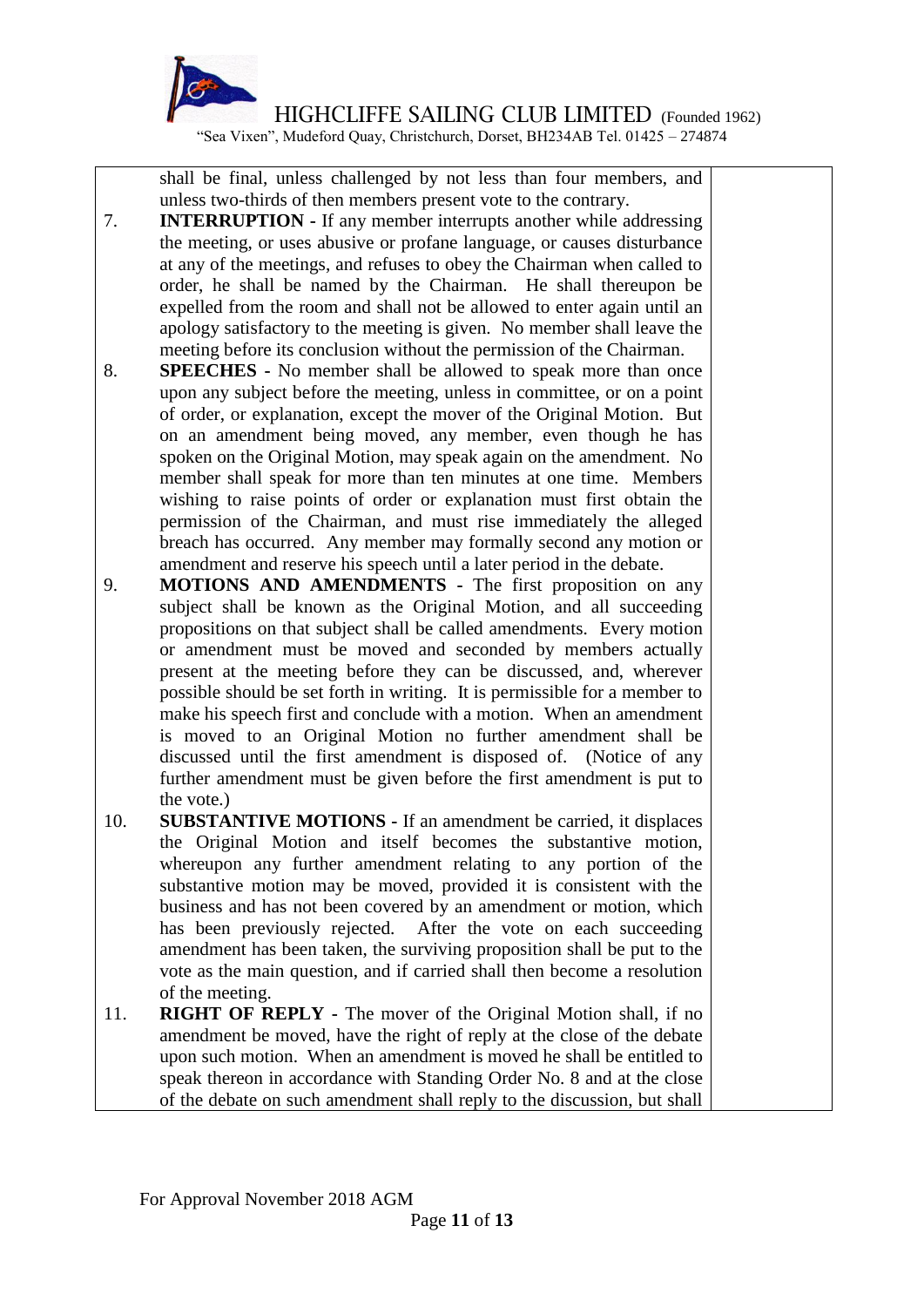

"Sea Vixen", Mudeford Quay, Christchurch, Dorset, BH234AB Tel. 01425 – 274874

introduce no new matter. The question shall then be put to the vote immediately and under no circumstances shall any further discussion be allowed once the question has been put from the Chair. The mover of an amendment shall not be entitled to reply.

- 12. **WITHDRAWALS OR ADDITIONS -** No motion or amendment, which has been accepted by the Chair, shall be withdrawn without the unanimous consent of the meeting. Neither shall any addendum or rider be added to a motion, which has once been accepted by the Chair without such consent. Should any member dissent, the addendum must be proposed and seconded, and treated as an ordinary amendment.
- 13. **CLOSING DEBATE -** The motions for the previous question, next business, or the closure, may be moved and seconded only by members who have not previously spoken at any time during the debate. No speeches shall be allowed on such motions. In the event of the closure being carried, the mover of the Original Motion shall have the right to reply in accordance with Standing Order No. 11, before the question is put. Should any one of the motions mentioned in this Standing Order be defeated, five minutes shall elapse before it can be accepted again by the Chairman, unless he is of the opinion that the circumstances have materially altered in the meantime.
- 14. **ADJOURNMENT -** Any member who has not already spoken during the debate may move the adjournment of the question under discussion, or of the meeting, but must confine his remarks to that question, and must not discuss any other matter. The mover of the motion upon which the adjournment has been moved, shall be allowed the right to reply on the question of the adjournment, but such reply shall not prejudice his right of reply on his own motion. In the event of such motion being lost it shall not be moved again, except in accordance with Standing Order No. 13.
- 15. **VOTING -** The voting shall be as specified by the constitution. Where required by the constitution or where deemed necessary by the Chairman, two scrutineers or tellers shall be appointed by the Chairman. The Chairman shall not vote on any question unless there is an equal number of votes, when he shall have a casting vote.
- 16. **VOTING IN COMMITTEE -** Where a difference of opinion on a proposition at a meeting of any committee occurs, a vote shall be taken, and the results shall be recorded in the Minutes.
- 17. **NOTICE OF MOTION -** Notices of motion shall be sent to the Secretary in writing not less than twenty-one days *for Special Meetings and fourteen days for General Meetings* before the meeting at which they are to be discussed. Such motions shall be placed upon the Agenda in the order in which they are received by the Secretary.
- 18. **RESCINDING A RESOLUTION -** No resolution shall be rescinded or amended at the same meeting at which it is passed. Thirty days' notice